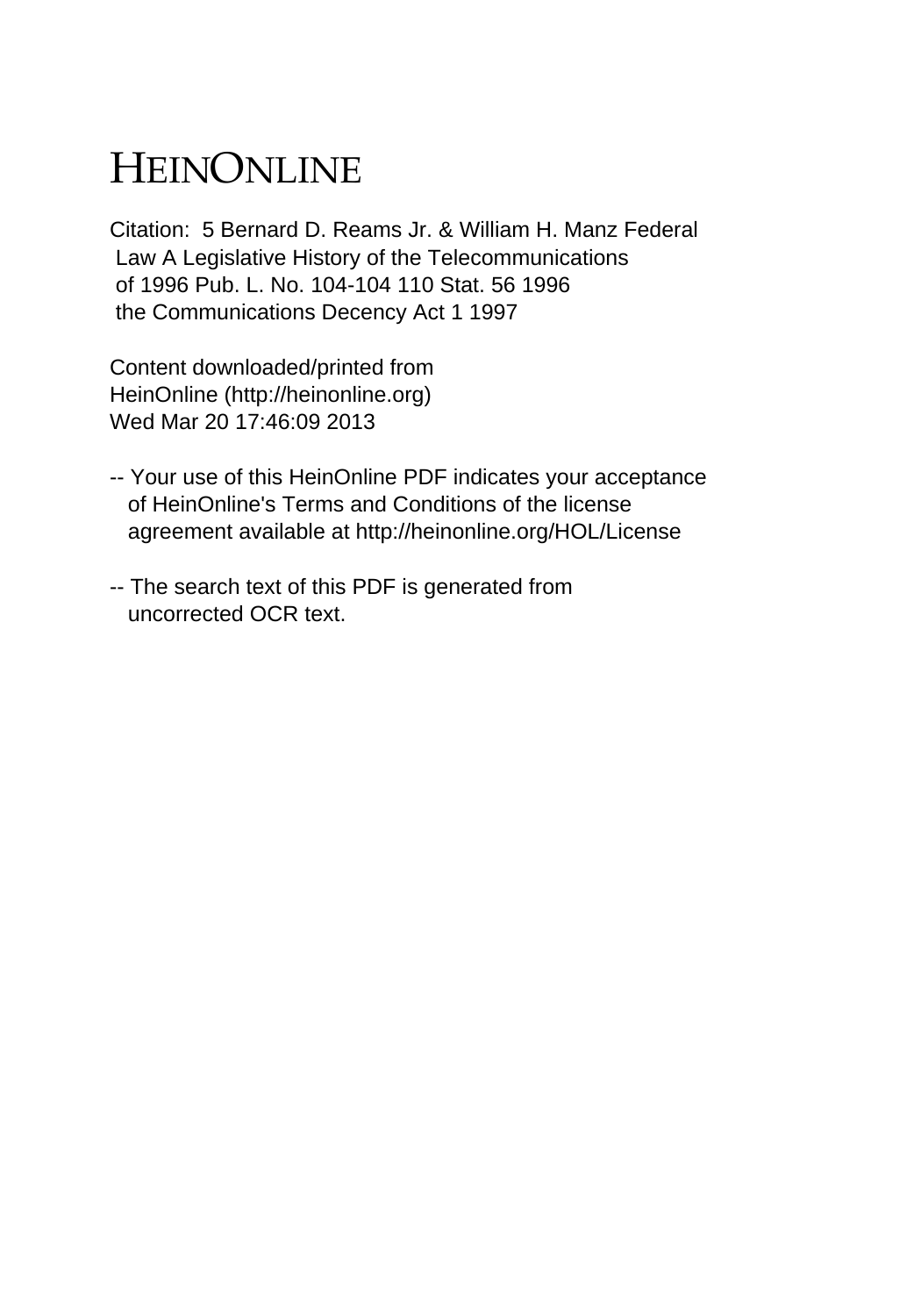# 101s<del>t</del> CONGRESS **S. 1981**

[Report No. **101-355]**

To permit the Bell Telephone Companies to conduct research **on,** design, and manufacture telecommunications equipment, and for other purposes.

### IN THE **SENATE** OF THE **UNITED STATES**

**NOVEMBER 21 (legislative day, NOVEMBER 6), 1989** 

Mr. **HouNcs** (for himself, Mr. **STEvzs,** Mr. **Lorr,** Mr. BzN'sre, Mr. SHELBY, Ms. MIKULSKI, Mr. MACK, Mr. BINGAMAN, and Mr. BURNS) introduced the following **bill;** which was read twice and referred **to** the Committee on Commerce, Science, and Transportation

**JUNE 29, 1990**

Reported, under authority of the order of the Senate of June **29** (legislative day, June 11), 1990 by Mr. Houuncs, with an amendment

**Suike** out **all after the enacting clauxe and insert the** pat printed in italie]

## **A BILL**

To permit the Bell Telephone Companies to conduct research on, design, and manufacture telecommunications equipment, and for other purposes.

*1 Be it enacted by the Senate and House of Representa-*

2 *lives of* the *United States of America in Congress assembled,*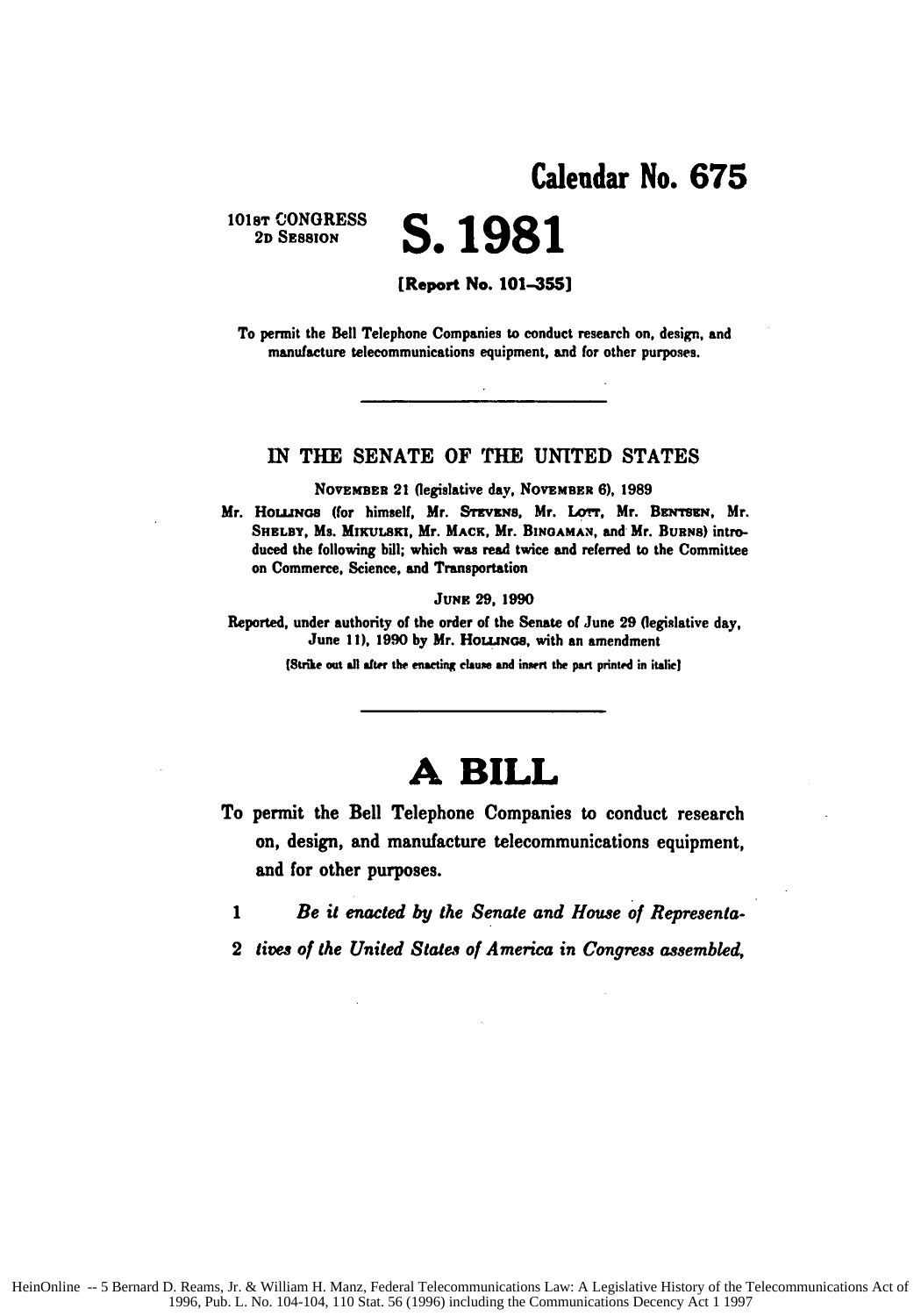1 SECTION 1, SHORT TITLE.

 $\overline{2}$ This Act may be cited as the "Telecommunications 3 Equipment Research and Manufacturing Competition Act of 1989" 4

**SEC. 2. FINDINGS.** 5

R The Gengress finds that the continued economic growth 7 and the international competitiveness of American industry would be assisted by permitting the Bell Telephone Compa-8 nice to conduct research on, design, develop, manufacture, 9 10 and market telecommunications equipment for American resi-11 dential and business telecommunications users.

SEG. 3. AMENDMENTS TO THE COMMUNICATIONS ACT OF 1934. 12

13 (a) In GENEBAL. Title H of the Communications Act of 1934 (47 U.S.C. 201 et seq.) is amended by adding at the 14 end the following new section: 15

16 "BBGULATION OF MANUPACTUBING BY BBLL THLBPHONB

17

### **GOMPANIBA**

18 "SBO. 225. (a) Subject to the requirements of this sec-19 tion and the regulations prescribed thereunder, a Bell Telephone Company may conduct research on and manufacture 20 21 and provide telecommunications equipment, notwithstanding any restriction or obligation imposed before the date of enact- $22\,$ ment of this section pursuant to the antitrust laws on the 23 24 lines of business in which a Bell Telephone Company may engage, except that a Bell Telephone Company may not 25 26 engage in such manufacturing or provision or both through a

 $\overline{2}$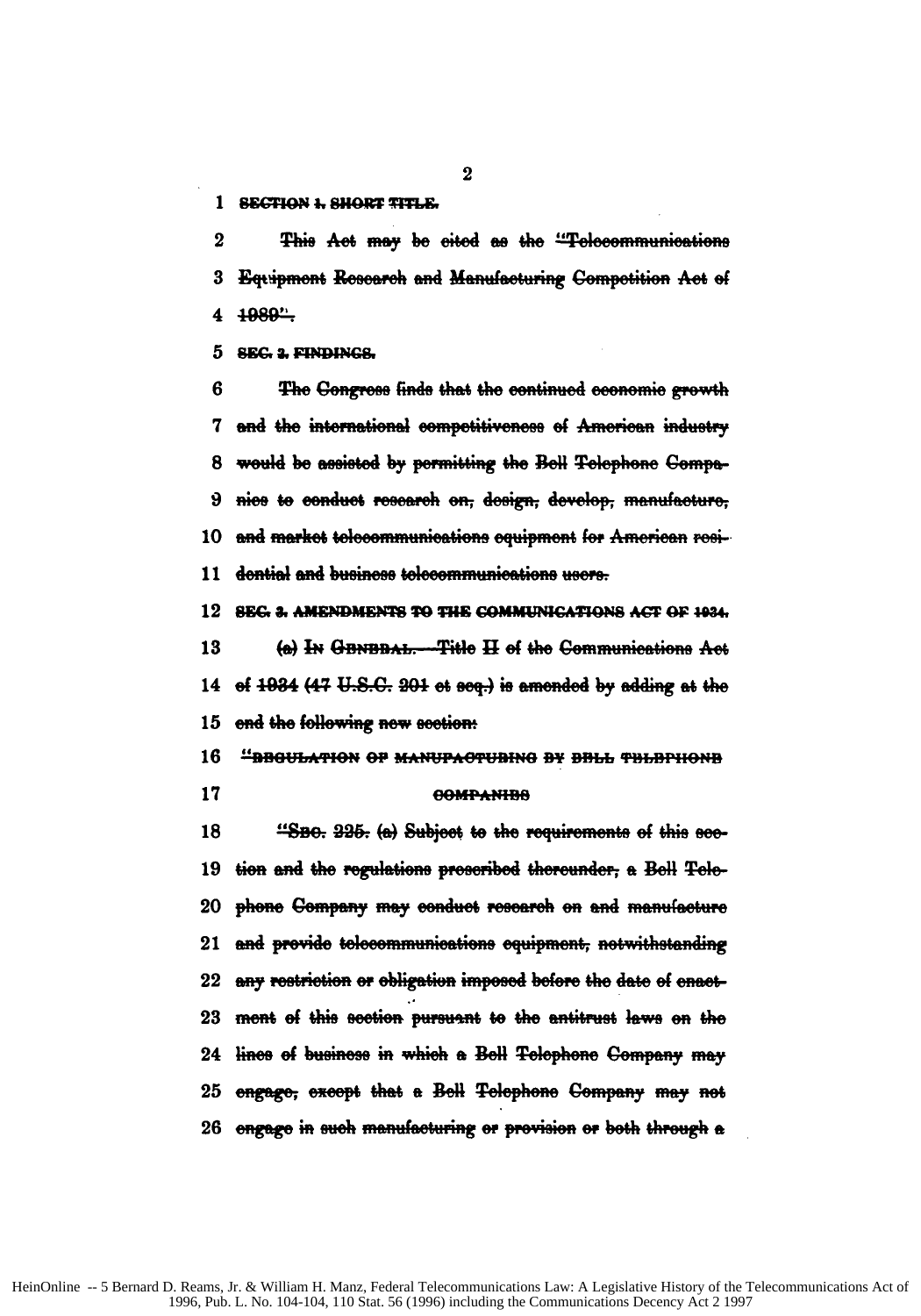1 joint manufacturing agreement with another Bell Telephone 2 <del>Company.</del>

3 "(b) Any Bell Telephone Company engaged in any aetivity authorized under subsection (a) shall conduct such ac-4 5 tivity other than basic research only through a subsidiary that is fully separate from any other entity ewned or other-6 7 wise affiliated with any Bell Telephone Company, including 8 any affiliate of one or more of the Bell Telephone Companies 9 that provides telecommunications services over the telephone 10 network. The Commission shall issue rules to ensure that <del>such subsidiary shall—</del> 11

12  $\frac{11}{11}$  maintain booke, records, and accounts sepa-13 rate from the parent Bell Telephone Company which identify all transactions with such parent Company 14 15 and, even if such subsidiary is not a publicly hold corporation, propare financial statements which are in 16 17 compliance with Federal financial reporting requirements for publicly held corporations, file such state-18 19 mente with the Commission, and make such statements available for public inspection: 20

21  $\frac{14}{2}$  consistent with the previsions of this section. earry out directly its own marketing; sales, advertising; 22 23 installation, production, maintenance operations, manu-24 facturing; and research and development relating to the 25 equipment it provides; except that institutional adver-

 $\bf{3}$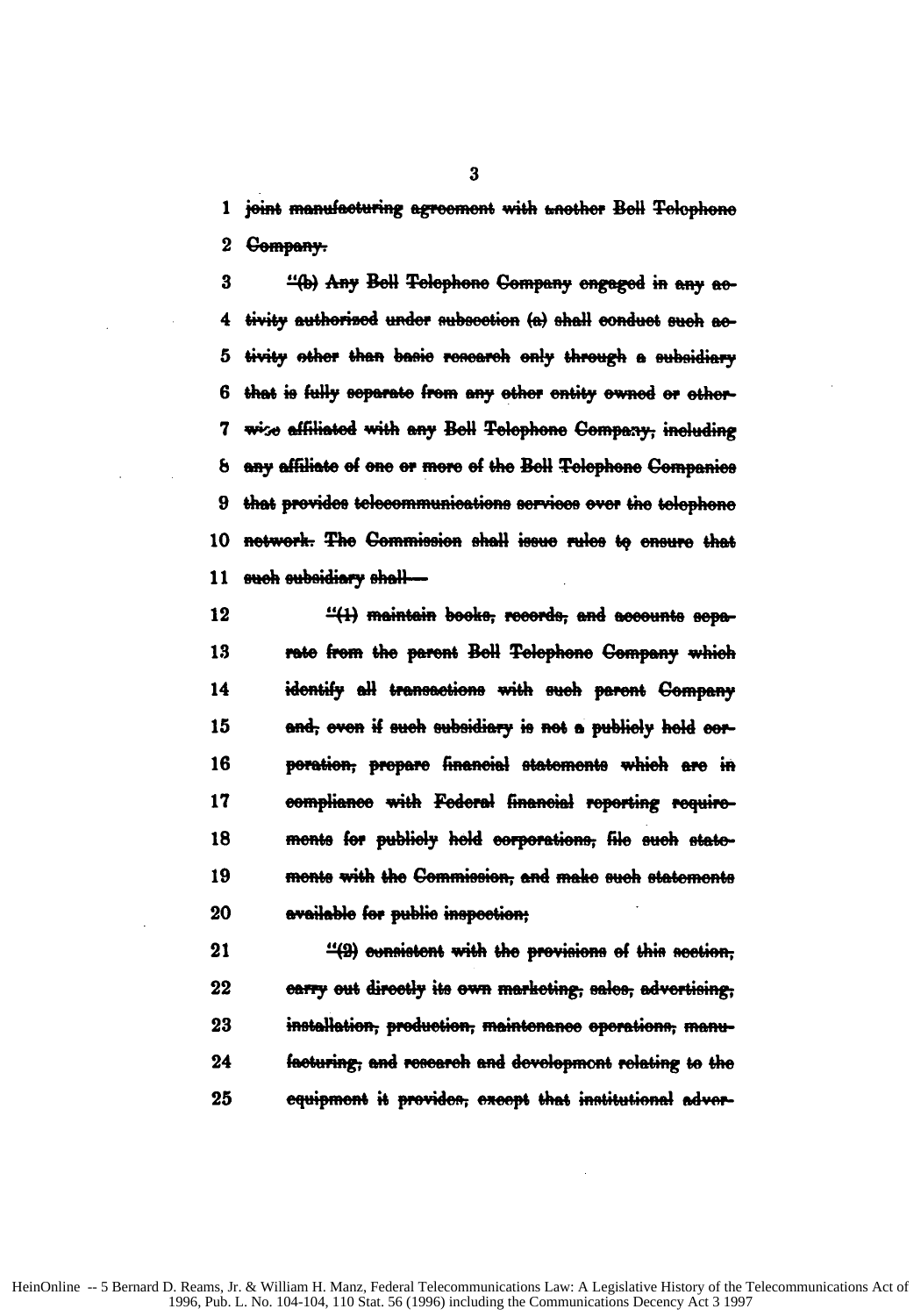| 1        | tising of a type not related to specific telecommunica-     |
|----------|-------------------------------------------------------------|
| $\bf{2}$ | tions equipment carried out by the parent Bell Tele-        |
| 3        | phone Company shall be permitted if each party pays         |
| 4        | its pro rata share:                                         |
| 5        | "(3) conduct all of its manufacturing activity, in-         |
| 6        | cluding design and development as well as fabrication,      |
| 7        | and including the manufacture of components, within         |
| 8        | the United States:                                          |
| 9        | "(4) have no more than 90 per centum of its                 |
| 10       | equity owned by its parent Bell Telephone Company;          |
| 11       | "(5) acquire all of the debt necessary to finance           |
| 12       | itself from the financial markets outside the operations    |
| 13       | of its parent Bell Telephone Company, and be prohibit-      |
| 14       | ed from acquiring debt in a manner that would permit        |
| 15       | a creditor, on default, to have recourse to the assets of   |
| 16       | the Bell Telephone Company's telecommunications             |
| 17       | services business: and                                      |
| 18       | "(6) shall operate at all times on an arms-longth           |
| 19       | basis from any of its parent Bell Telephone Company's       |
| 20       | other businesses, including the Bell Telephone Compa-       |
| 21       | ny's telecommunications services businesses.                |
| 22       | "(e) The Commission shall issue regulations requiring       |
| 23       | that any Bell Telephone Company that engages in any activi- |
| 24       | ty authorized by subsection (a) shall-                      |

 $\overline{\mathbf{4}}$ 

 $\bar{\mathcal{L}}$ 

 $\sim$ 

 $\bar{z}$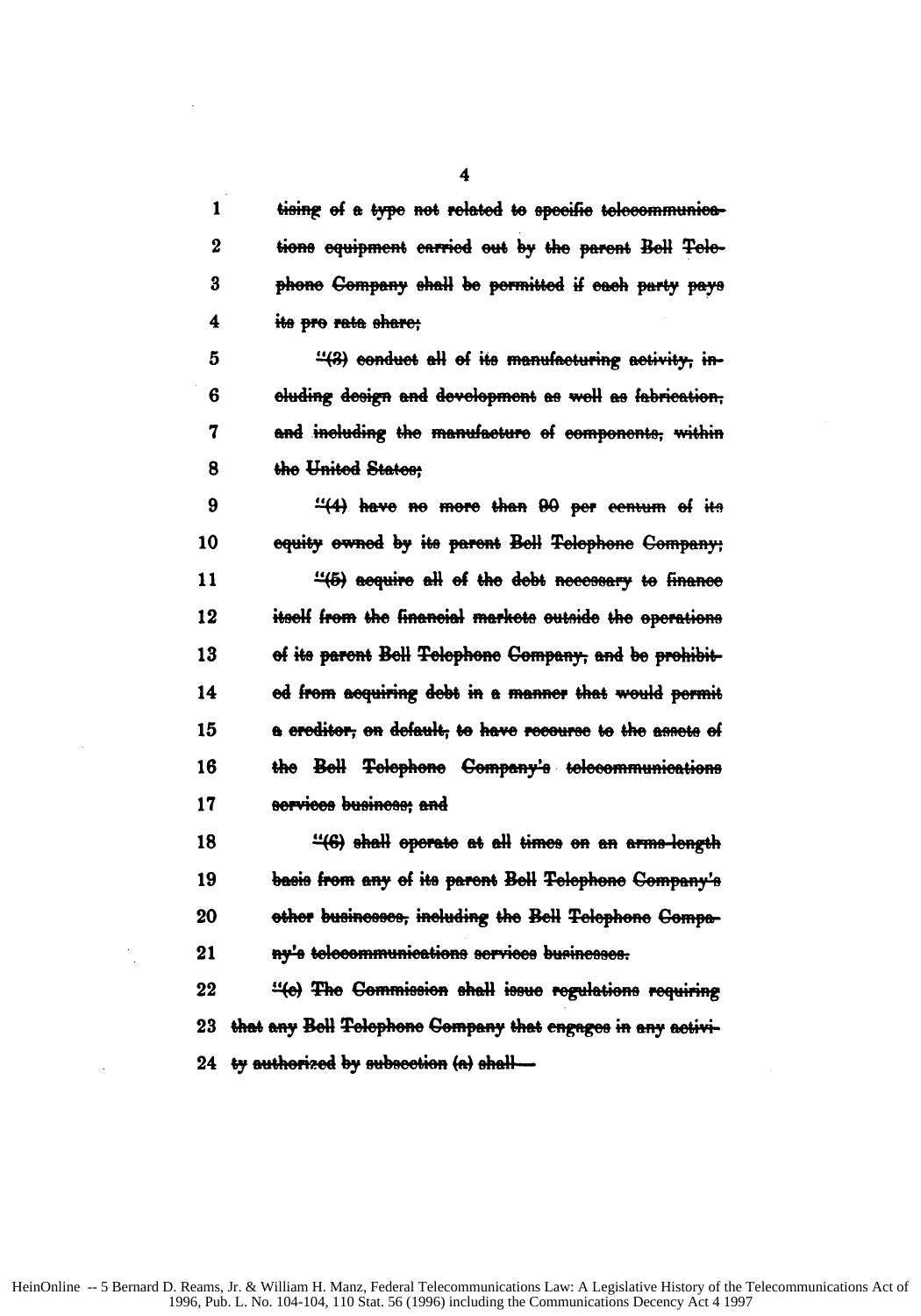| $\mathbf{1}$     | "(1) provide to other telecommunications equip-               |
|------------------|---------------------------------------------------------------|
| $\boldsymbol{2}$ | ment manufacturers opportunities to sell such equip-          |
| 3                | ment to itself or any of its affiliates which are compa-      |
| 4                | rable to the opportunities which it provides to itself or     |
| 5                | any of its affiliates; and                                    |
| 6                | "(2) not subsidize its fully separated subsidiary             |
| 7                | with revenues from its regulated telecommunications           |
| 8                | services.                                                     |
| 9                | "(d) For the purposes of administering and enforcing the      |
|                  | 10 provisions of this section and the regulations prescribed  |
|                  | 11 thereunder; the Commission shall have the same authority;  |
|                  | 12 power, and functions with respect to any Bell Telephone    |
|                  | 13 Company as the Commission has in administering and enfore- |

14 ing the provisions of this title with respect to any common 15 carrier subject to this Act.

"(e) The authority of the Commission to prescribe regu-16 lations to carry out this section is effective on the date of  $17$ 18 enactment of this section. The Commission shall prescribe such regulations within one hundred and eighty days after 19 such date of enactment. 20

"(f) Ae used in this section:  $21$ 

22  $\frac{11}{11}$  The term 'affiliate' means any entity  $(A)$  that is under direct or indirect common ownership by a Bell 23 Telephone Company, or directly or indirectly owns a 24 25 Bell Telephone Company, (B) that is under direct or

 $\overline{5}$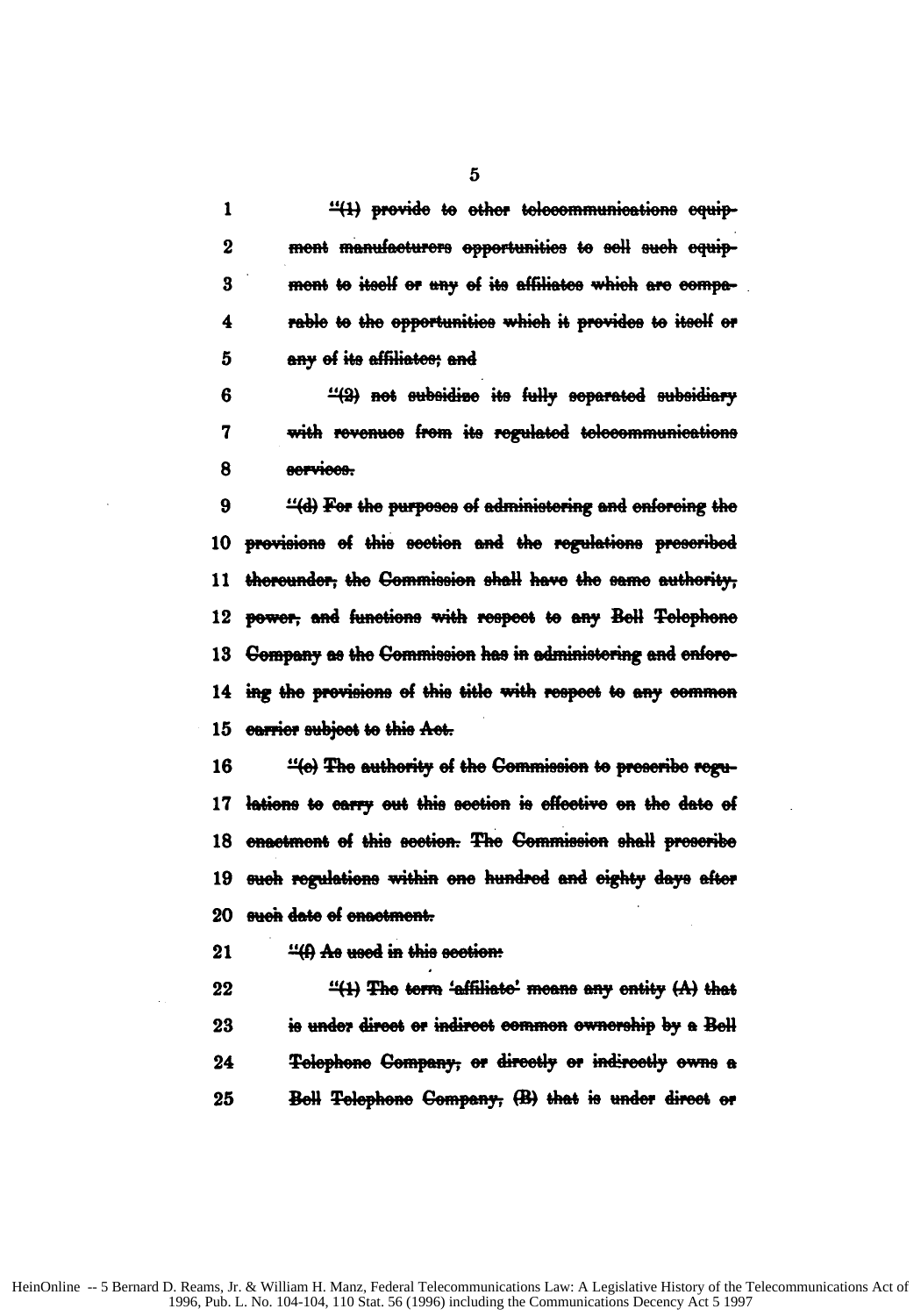| 1           | indirect control by a Bell Telephone Company, or di-       |
|-------------|------------------------------------------------------------|
| $\mathbf 2$ | reetly or indirectly controls a Bell Telephone Compa-      |
| 3           | ny, or (C) in which a Bell Telephone Company or its        |
| 4           | other affiliates directly or indirectly (i) have an equity |
| 5           | interest (or the equivalent thereof) of more than 10 per   |
| 6           | contum or (ii) excreise substantial management influ-      |
| 7           | ence.                                                      |
| 8           | "(2) The term 'antitrust laws' has the meaning             |
| 9           | given such term by subsection (a) of the first section of  |
| 10          | the Clayton Act (15 U.S.C. 12(a)).                         |
| 11          | "(3) The term 'Bell Telephone Company' means               |
| 12          | those companies listed in appendix A of the Medifica-      |
| 13          | tion of Final Judgment entered August 24, 1982, in         |
| 14          | Unitoù States v. Western Electric, Civil Action No.        |
| 15          | 82-0192 (United States District Court, District of Co-     |
| 16          | lumbia), and includes any successor or assign of any       |
|             |                                                            |

17 such company; but does not include any affiliate of any 18 such company.

"(4) The term 'manufacturing' has the same 19 20 moaning as such term has in the Modification of Final 21 Judgmont entered August 24, 1982, in United States v. Western Electric, Civil Action No. 82-0192 (United 22 23 States District Court, District of Columbia) as inter-24 protod in United States v. Western Electric, Civil

 $6\phantom{1}$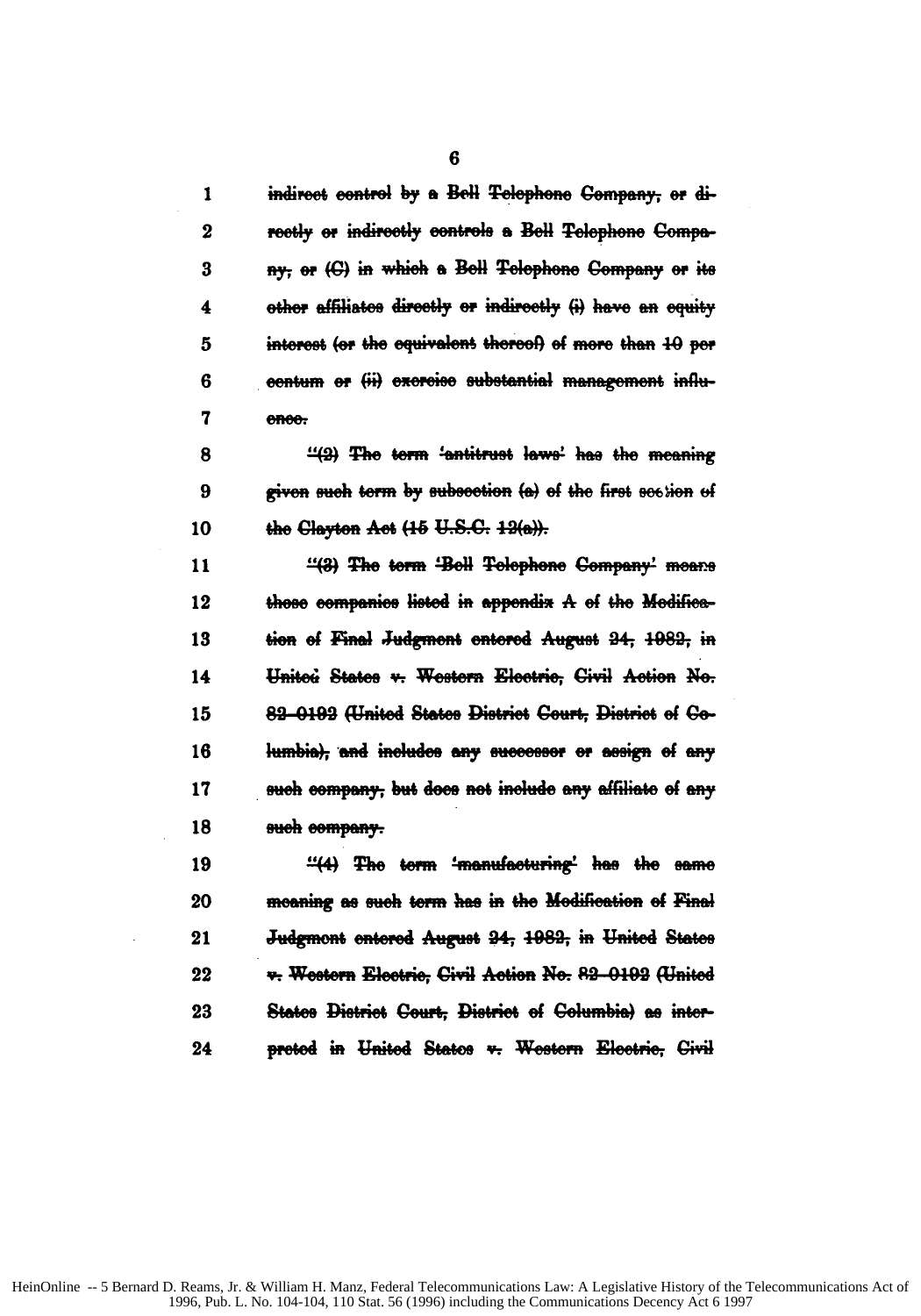$\mathbf{1}$ Action No. 82-0192 (United States District Court.  $\overline{2}$ District of Columbia) (filed December 3, 1987).

"(5) The term 'telecommunications' means the 3 transmission, between or among points specified by the 4 5 eustomer, or information of the eustomer's choosing, 6 without change in the form of content of the information as sent and received, by means of an electromag-7 notic transmission modium, including all instrumental-8 9 itice, facilitice, apparatue, and services (including the 10 collection, storage, forwarding, switching, and dolivery of such information) essential to such transmission. 11

12 "(6) The term 'telecommunications equipment' 13 means equipment, including customer premises equip-14 ment, telecommunications products used by a carrier to 15 provide telecommunications services, and software nec-16 essary to operate such equipment.

17 "(7) The term 'telecommunications service' means the effering for hire of telecommunications facilities, or 18 of telecommunications by means of such facilities.". 19

20 (b) CONPORMING AMBNDMBNT. Scotion 2(b) of the 21 Communications Act of 1934 is amended by striking "section 22 994" by inserting "sections 994 and 995".

 $\overline{7}$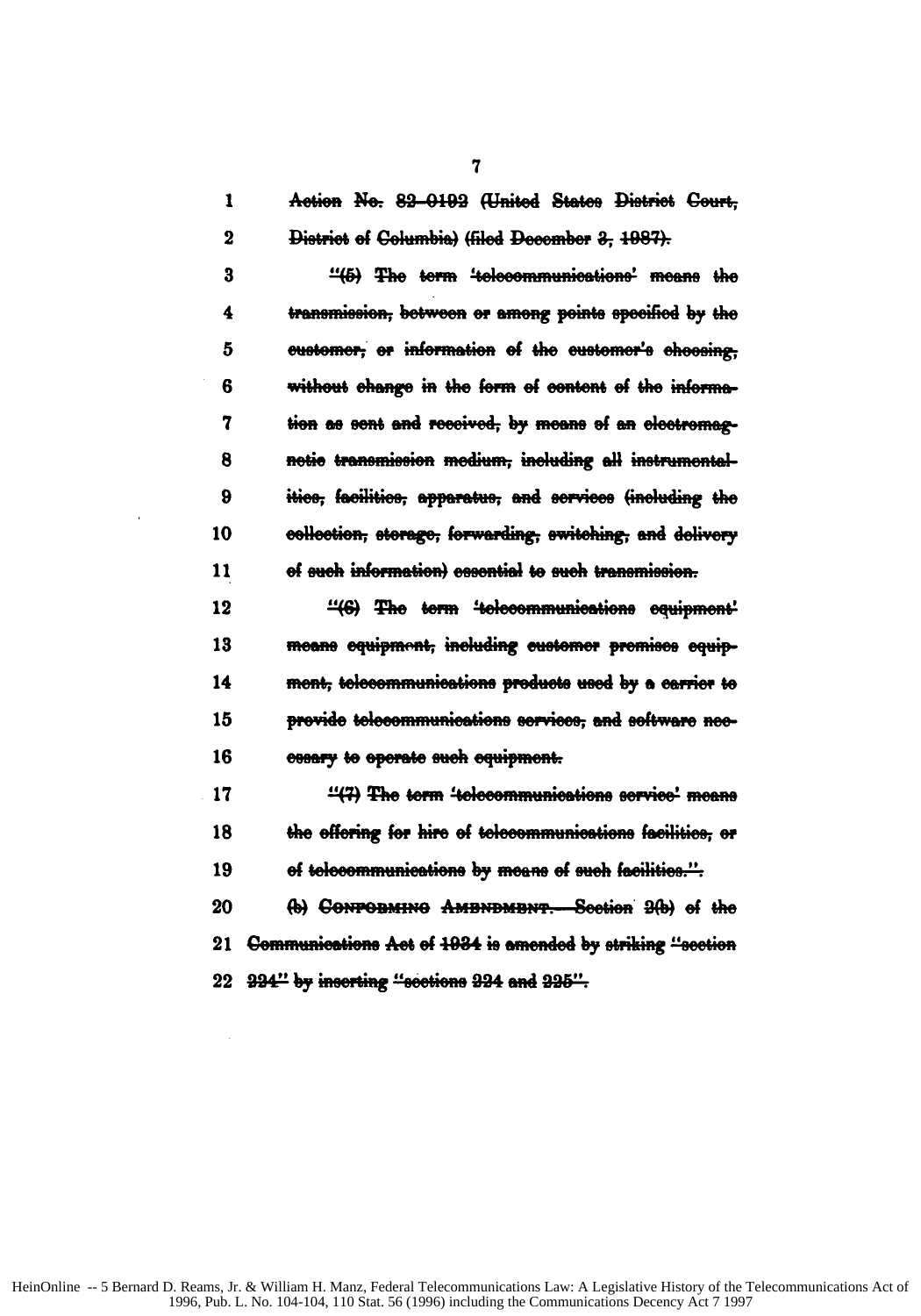*1 SEC77ON 1. SHORT TITL&*

*This Act may be cited as the "Telecommunications Equipment Research and Manufacturing Competition Act of 1990".*

*SEC* **2.** *FINDINGS*

*The Congress finds that the continued economic growth and the international competitiveness of American industry would be assisted by permitting the Bell Telephone Compa-nies, through their affiliates, to manufacture (including design, development, and fabrication) telecommunications equipment and customer premises equipment, and to engage in research with respect to such equipment.*

**SEC** *I AMENDMENTS TO* **THE** *COMMUNICATIONS* **A** *CT* **OF 1934.**

*(a) IN GENERAL.-Title* **11** *of the Communications Act of 1934 (47 U.S.C. 201 et seq.) is amended by adding at the end the following new section:*

*"REGULATION OF MANUFACTURING BY BELL TELEPHONE*

### *COMPANIES*

*"SEC. 225. (a) Subject to the requirements of this sec-tion* **and** *the regulations prescribed thereunder, a Bell Tele-phone Company, through an affiliate of that Company, not-withstanding any restriction or obligation imposed before the date of enactment of this section pursuant to the Modification of Final Judgment on the lines of business in which a Bell Telephone Company may engage, may manufacture and pro. vide telecommunications equipment and manufacture cus-*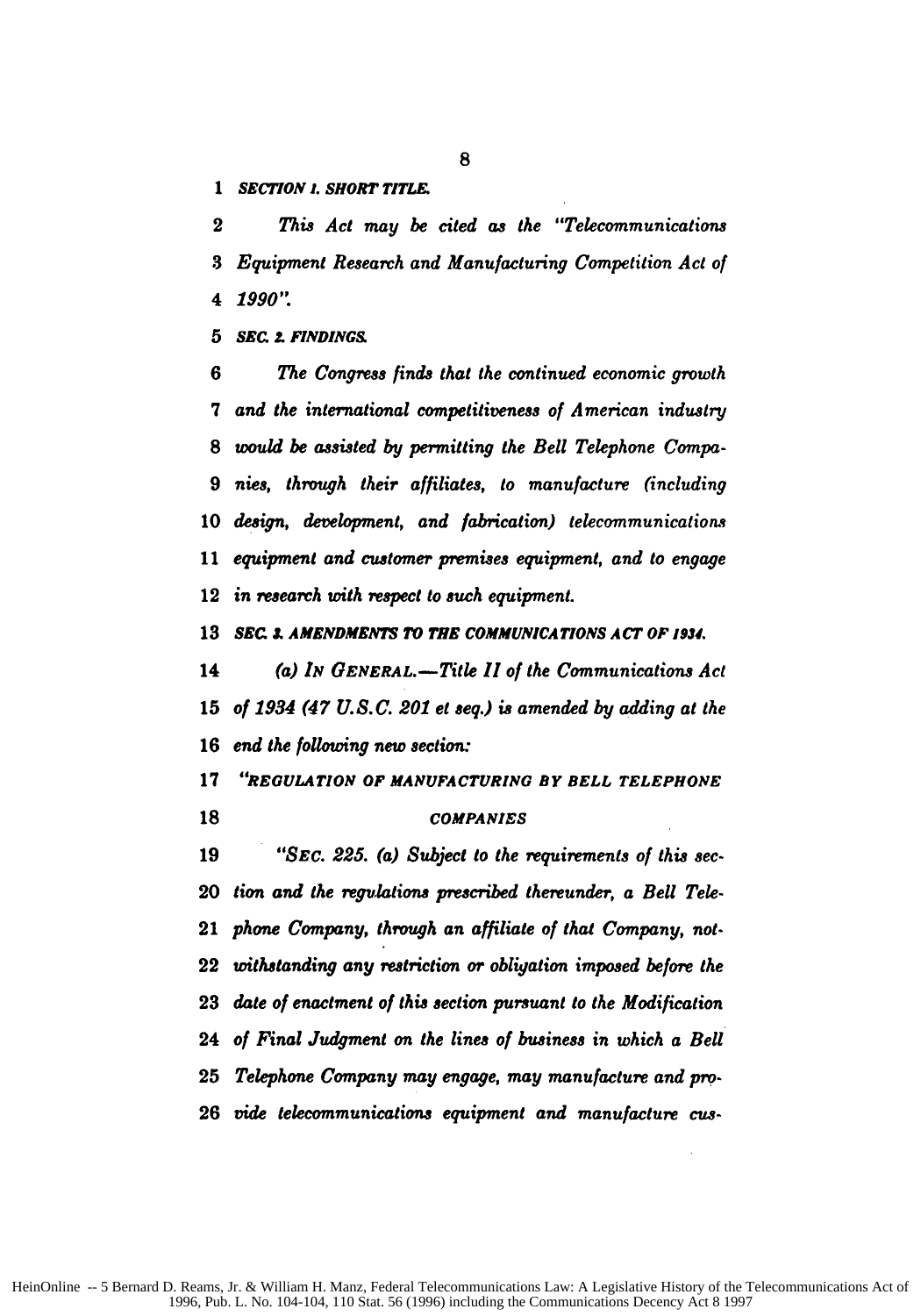*tomer premises equipment, except that neither a Bell Tele. phone Company nor any of its affiliates may engage in such manufacturing in conjunction with a Bell Telephone Compa-4 ny not so affiliated or any of its affiliates.*

*"(b) Any manufacturing or provision authorized under subsection (a) shall be conducted only through an affiliate 7 (hereafter in this section referred to as a 'manufacturing af-filiate ) that is separate from any Bell Telephon:e Company. "(c) The Commission shall prescribe rgulations to* 10 ensure that-

*"(1) such manufacturing affiliate shall maintain books, records, and accounts separate from its affiliated Bell Telephone Company which identify all transac-tions between the manufacturing affiliate and its affili. ated Bell Telephone Company and, even if such manu-facturing affiliate is not a publicly held corporation, prepare financial statements which are in compliance with Federal financial reporting requirements for pub-licly held corporations, file such statements with the Commission, and make such statements available for public inspection;*

*"(2) consistent with the provisions of this section, neither a Bell Telephone Company nor any of its non-manufacturing affiliates shall perform sales, advertis-ing, installation, production, or maintenance operations*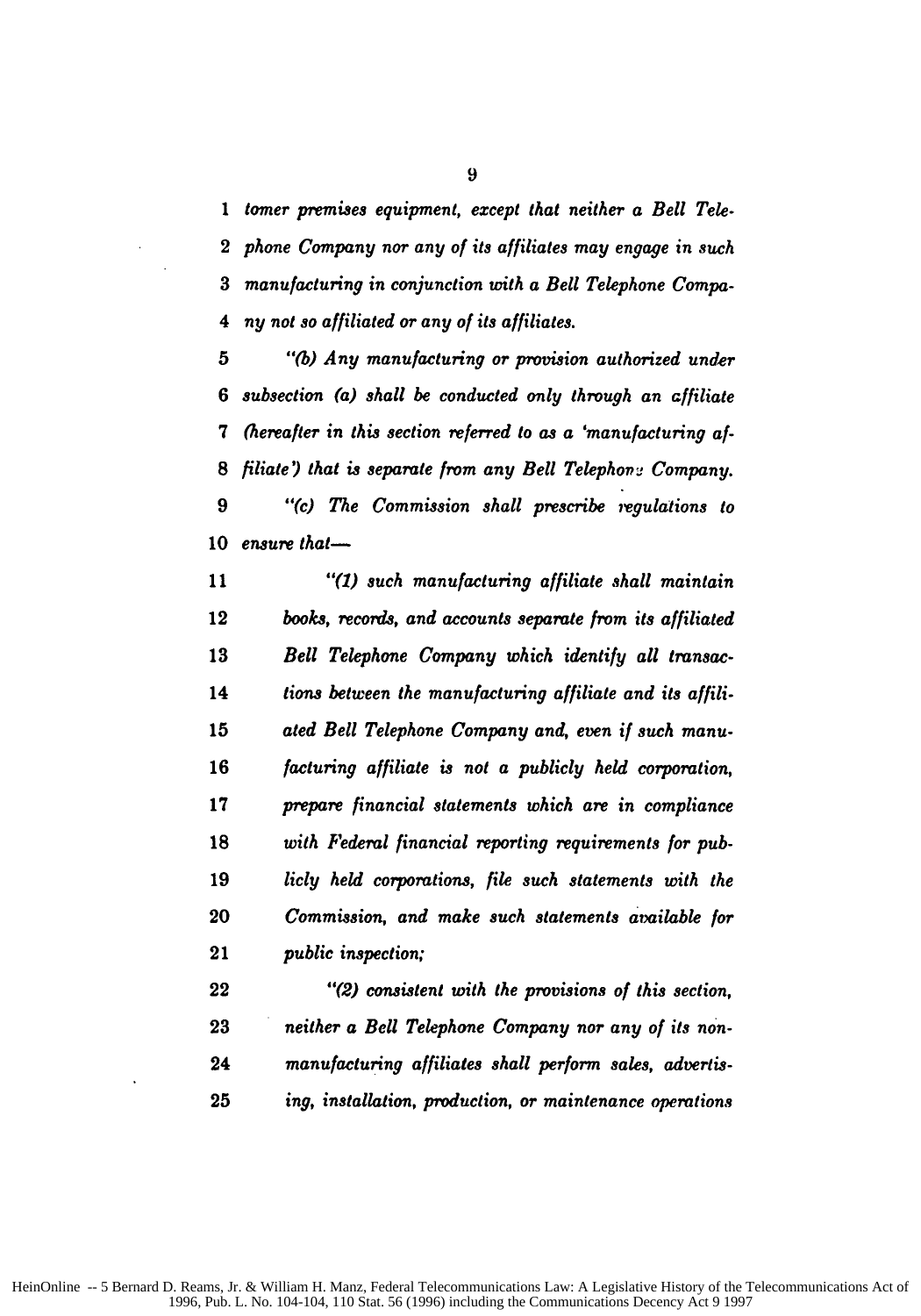| 1                | for a manufacturing affiliate; except that institutional  |
|------------------|-----------------------------------------------------------|
| $\boldsymbol{2}$ | advertising, of a type not related to specific telecom-   |
| 3                | munications equipment, carried out by the Bell Tele-      |
| 4                | phone Company or its affiliates shall be permitted if     |
| 5                | each party pays its pro rata share;                       |
| 6                | "(3) such manufacturing affiliate shall conduct           |
| 7                | all of its manufacturing within the United States and     |
| 8                | all component parts, of customer premises equipment       |
| 9                | manufactured by such affiliate or of telecommunica-       |
| 10               | tions equipment manufactured by such affiliate, shall     |
| 11               | have been manufactured within the United States;          |
| 12               | except that the Commission may, no later than three       |
| 13               | months after application by such affiliate, waive the re- |
| 14               | quirements of this paragraph upon a showing of ex-        |
| 15               | traordinary circumstances;                                |
| 16               | "(4) no more than 90 percent of the equity of             |
| 17               | such manufacturing affiliate shall be owned by its af-    |
| 18               | filiated Bell Telephone Company and any affiliates of     |
| 19               | that Bell Telephone Company;                              |
| 20               | "(5) any debt incurred by such manufacturing af-          |
| 21               | filiate may not be issued by its affiliates, and such     |
| 22               | manufacturing affiliate shall be prohibited from incur-   |

*ring debt in a manner that would permit a creditor, on default, to have recourse to the assets of its affiliated*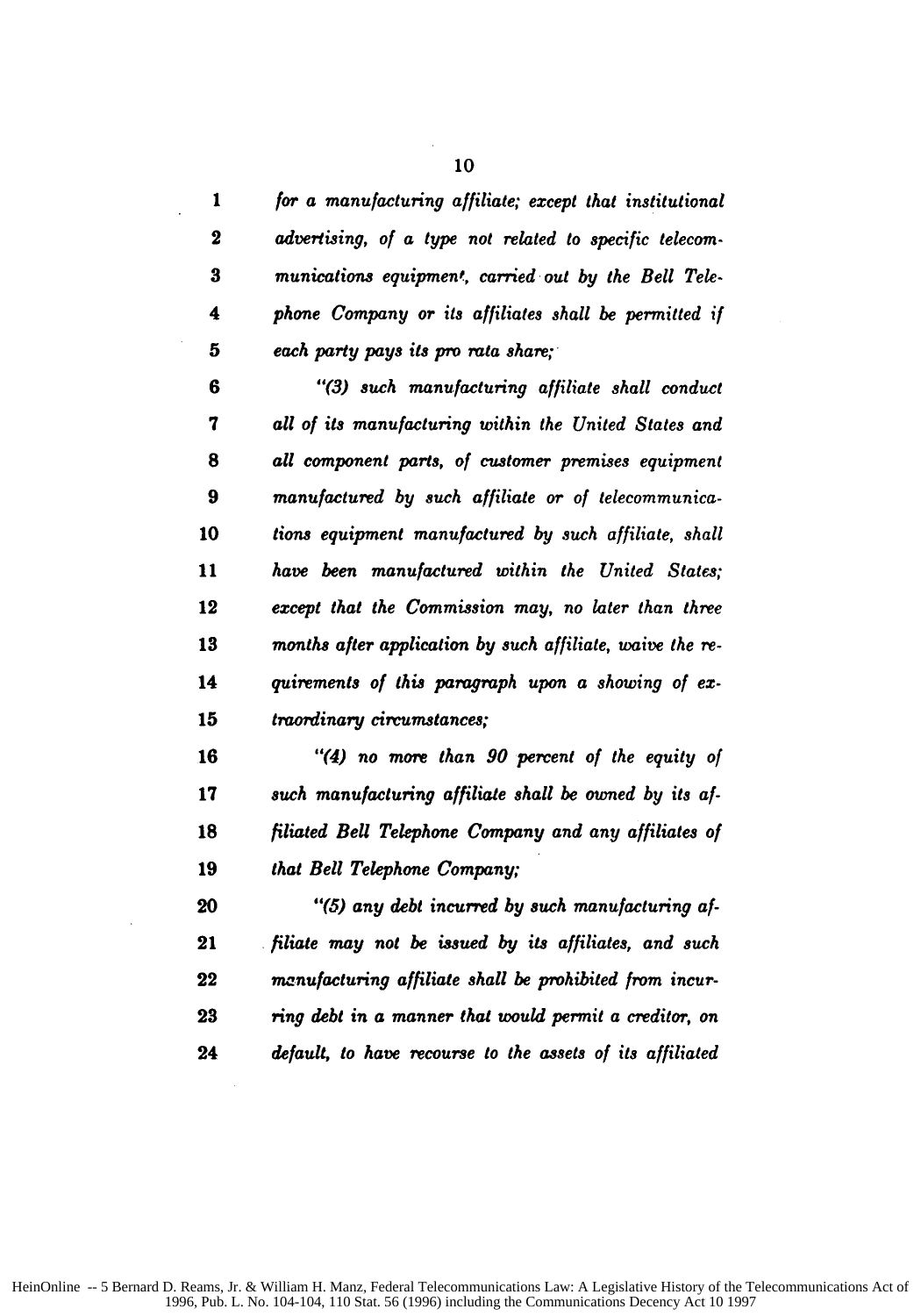*1 Bell Telephone Company's telecommunications services business;*

*"(6) such manufacturing affiliate shall not be re-4 quired to operate separately from* the *other affiliates of its affiliated Bell Telephone Company;*

*6 "(7) if an affiliate of a Bell Telephone Company becomes affiliated with a manufacturing entity, such affiliate shall be treated as a manufacturing affiliate of that Bell Telephone Company within the meaning of subsection (b) and shall comply with the requirements of this section; and*

*"(8) such manufacturing affiliate shall make available, without discrimination or self-preference as to price, delivery, terms, or conditions, to all local tele-phone exchange carrie's, for use with the public tele-communications network, any telecommunications equipment manufactured by such affiliates so long as each such purchasing carrier-*

*"(A) does not either manufacture telecom-munications equipment, or have a manufacturing affiliate which manufactures telecommunications equipment, or*

*"(B) agrees to make available, to the Bell Telephone Company affiliated with such manu-facturing affiliate or any of the other affiliates of*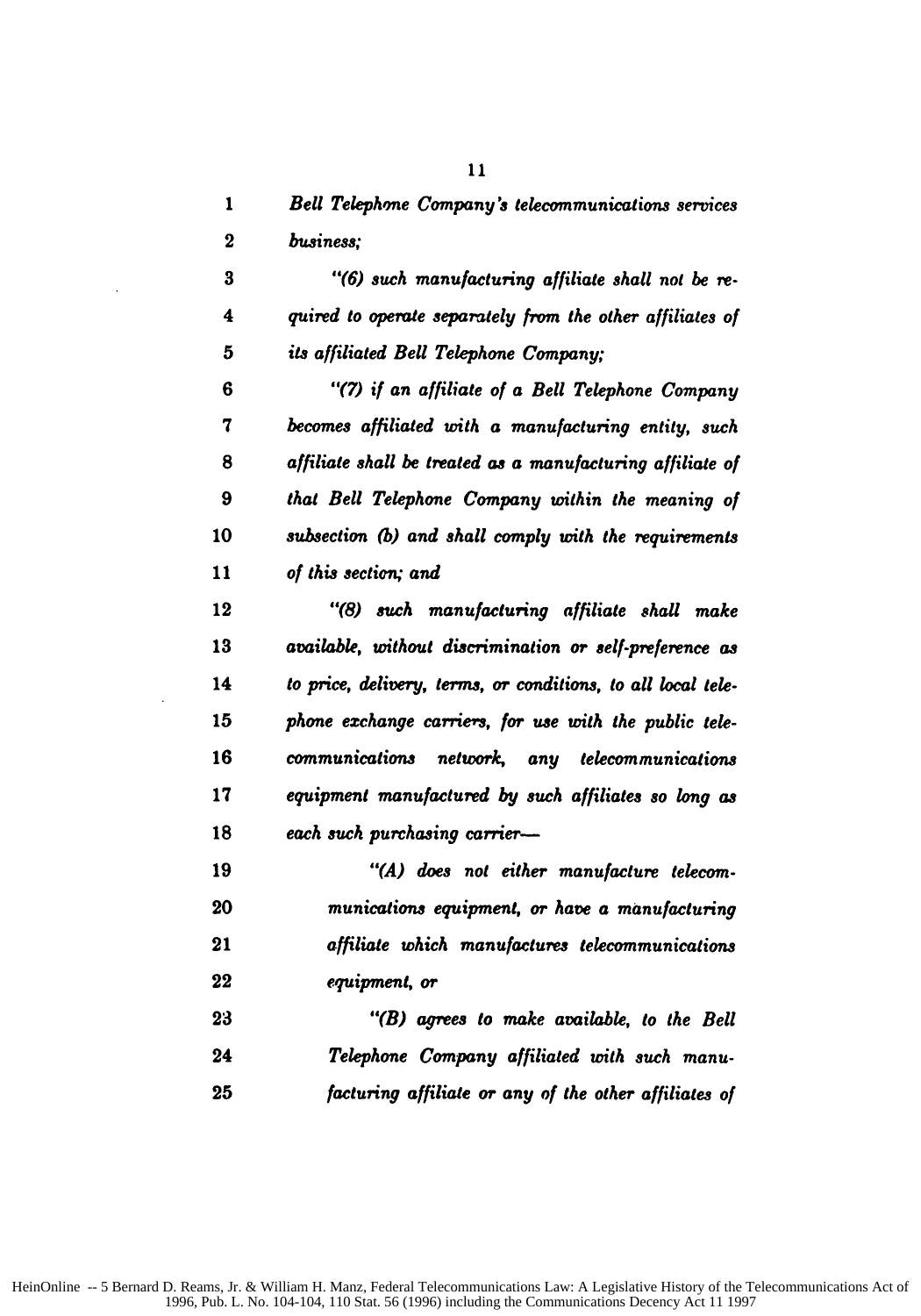*such Company, any telecommunications equip-ment manufactured by such purchasing carrier or by any entity or organization with which such 4 carrier is affiliated.*

*"(d)(1) The Commission shall prescribe regulations to require that each Bell Telephoue Compo.y shall maintain and file with the Commission full and complete information with respect to the protocols and technical requirements for connection with and use of its telephone exchange service fa-cilities. Such regulations shall require each such Company to report promptly to the Commission any material changes or proposed changes to such protocols and requirements, and the schedule for implementation of* such *changes or proposed changes.*

*"(2) A Bell Telephone* Company *shall not disclose to any of its affiliates any information required to be filed under paragraph (1) before that information is so filed.*

*"(3) When two or more carriers are providing regulated telephone exchange service in the same area of interest, each such carrier shall provide to other such carriers timely infor. mation on the deployment of telecommunications equipment. "(4) The Commission may prescribe such additional regulations under this subsection as may be necessary to ensure that manufacturers in competition with a Bell Tele-phone Company's manufacturing affiliate have ready and*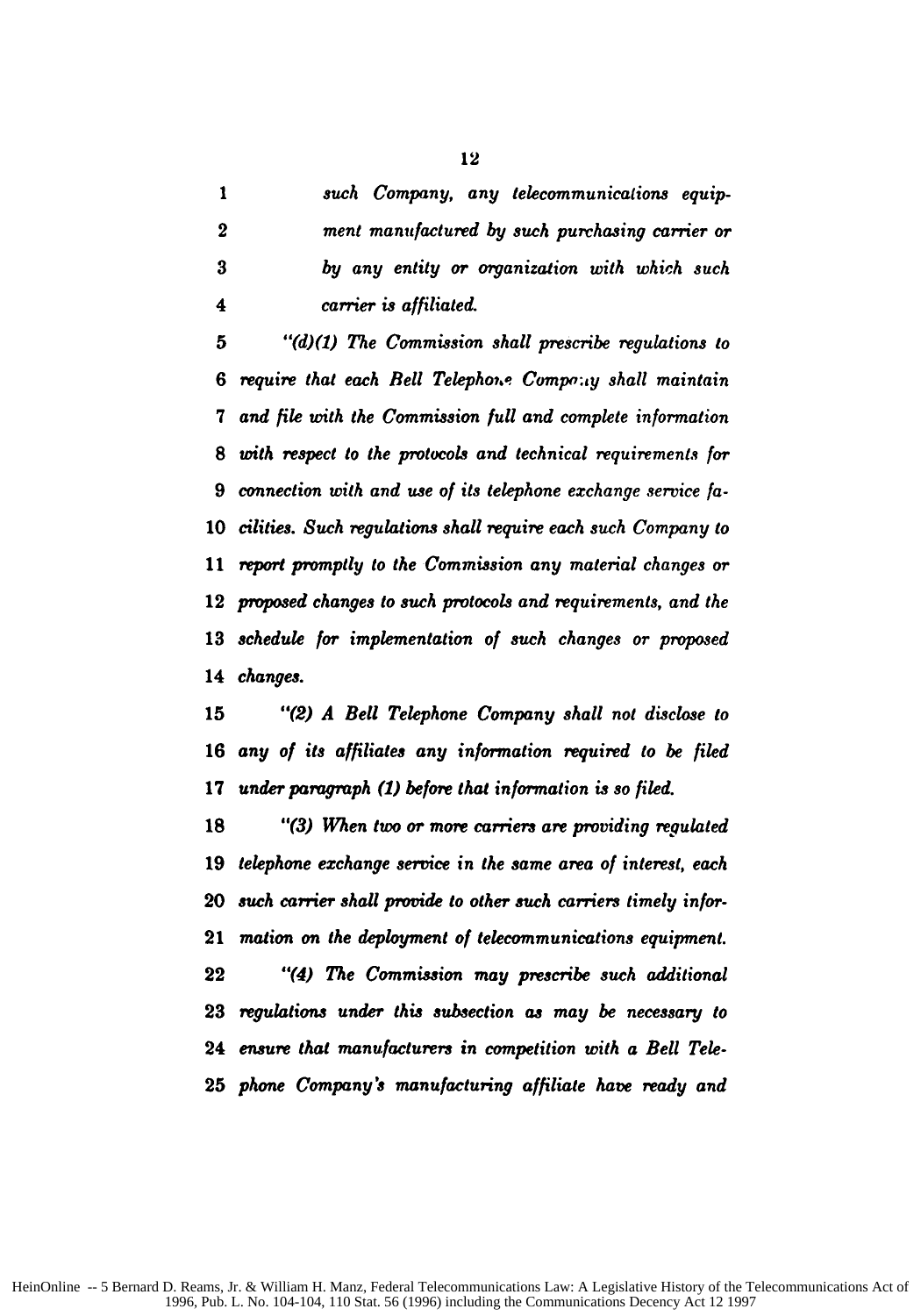*equal access to the information required for such competition that such Company makes available to its manufacturing affiliate.*

*4 "(e) The Commission shall prescribe regulations requir-ing that any Bell Telephone Company which has an affiliate that engages in any manufacturing authorized by subsection (a) shall--*

*"(1) provide, to other manufacturers of telecom-munications equipment and customer premises equip-ment, opportunities to sell such equipment to such Bell Telephone Company which are comparable to the op-portunities which such Company provides to its affiliates;*

*"(2) not subsidize its manufacturing affiliate with revenues from its regulated telecommunications sero-ices; and*

*"(3) only purchase equipment from its manufac-turing affiliate at the open market price.*

*"(f) A Bell Telephone Company and its affiliates may engage in close collaboration with any manufacturer of cUa-tomer premises equipment or telecommunications equipment during the design and development of hardware, software, or combinations thereof relating to such equipment.*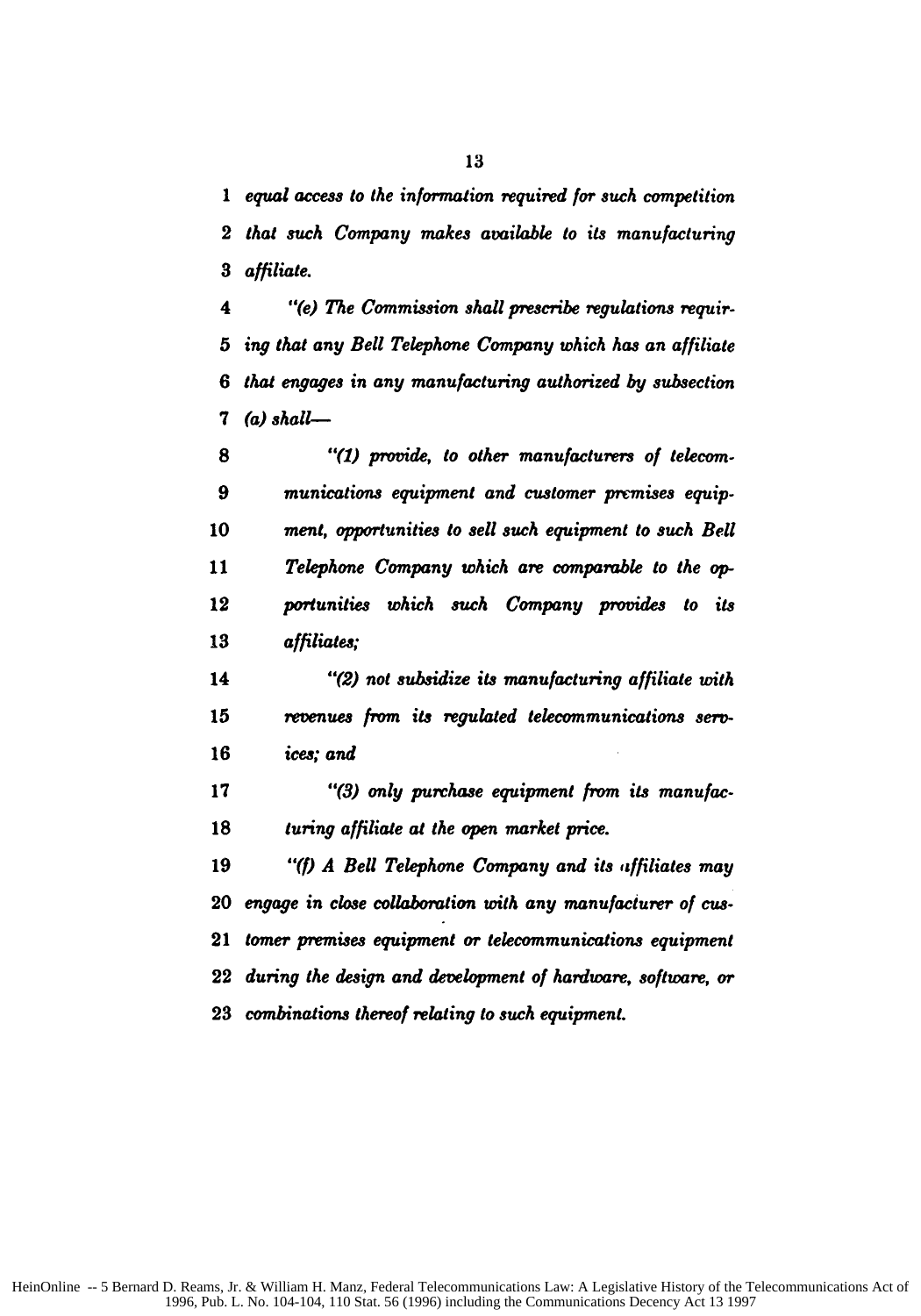"(g) *The Commission may prescribe such additional rues and regulations as the Commission determines neces-sary to carry out* the *provisions of this* section.

*"(h) For the purposes of administering and enforcing the provisions of this section and the regulations prescribed thereunder, the Commission shall have the same authority, power, and functions with respect to any Bell Telephone Company as the Commission has in administering and en-forcing the provisions of this title with respect to any common carrier subject to this Act.*

*"(i) The authority of the Commission to prescribe regu-lations to carry out this section is effective on the date of enactment of this section. The Commission shall prescribe such regulations within 180 days after such date of enact-ment, and the authority to engage in the manufacturing au-thorized in subsection (a) shall not take effect until regula-tions prescribed by the Commission under subsections (c), (d), and (e) are in effect.*

*"() Nothing in this section shall prohibit any Bell Tele-phone Company from engaging, directly or through any affil-iate, in any manufacturing activity in which any company* or *affiliate was authorized to engage on the date of enactment of this section.*

*"(k) As used in this section:*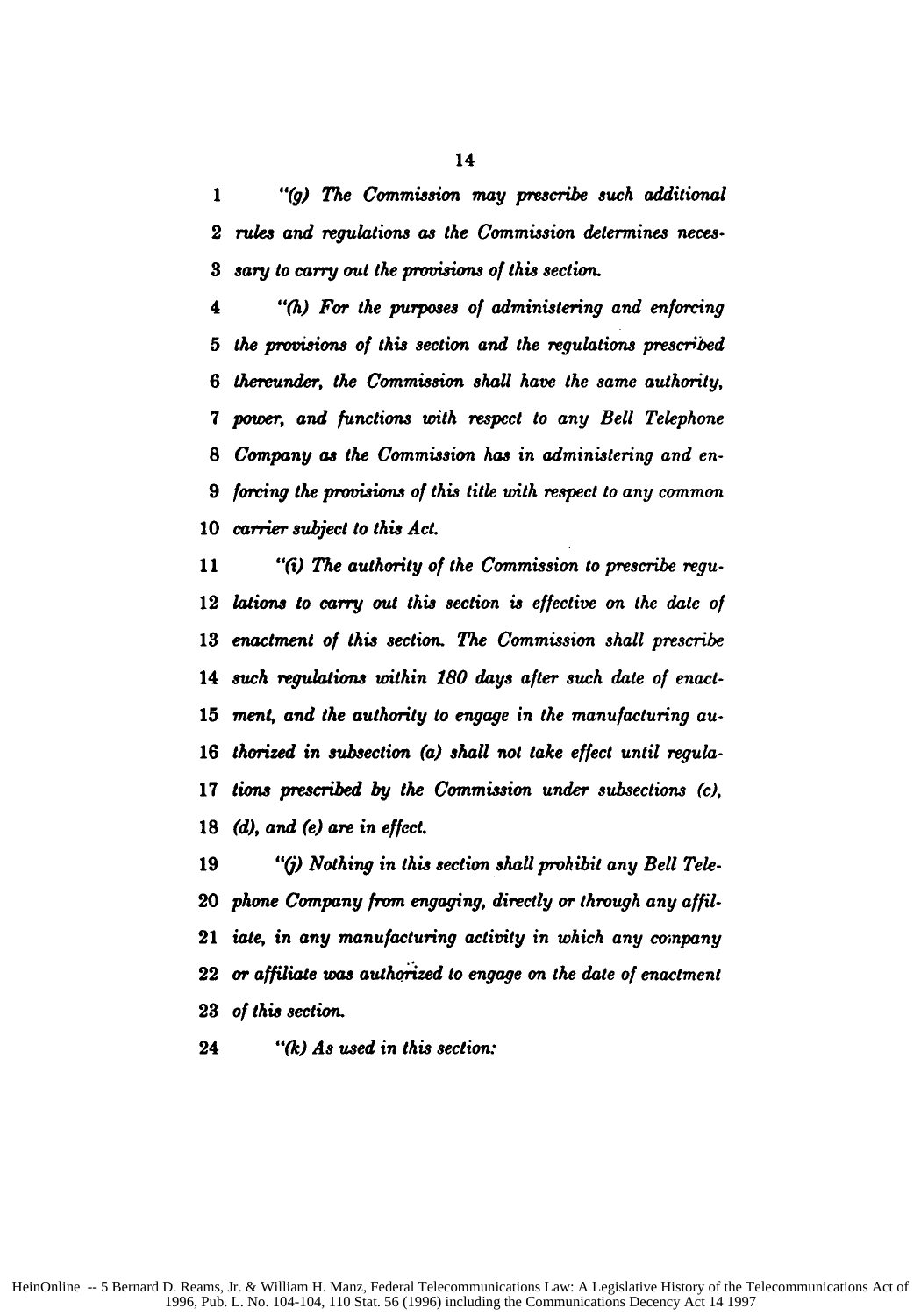| I      |
|--------|
| ٦<br>I |

 $\frac{1}{2}$ 

| 1                | "(1) The term 'affiliate' means any organization          |
|------------------|-----------------------------------------------------------|
| $\boldsymbol{2}$ | or entity that, directly or indirectly, owns or controls, |
| $\bf{3}$         | is owned or controlled by, or is under common owner-      |
| 4                | ship with a Bell Telephone Company. Such term in-         |
| 5                | cludes any organization or entity in which a Bell Tele-   |
| 6                | phone Company or any of its affiliates has any finan-     |
| 7                | cial or management interest.                              |
| 8                | "(2) The term 'Bell Telephone Company' means              |
| 9                | those companies listed in appendix A of the Modifica-     |
| 10               | tion of Final Judgment, and includes any successor or     |
| 11               | assign of any such company, but does not include any      |
| 12               | affiliate of any such company.                            |
| 13               | "(3) The term 'customer premises equipment'               |
| 14               | means equipment employed on the premises of a person      |
| 15               | (other than a carrier) to originate, route, or terminate  |
| 16               | telecommunications.                                       |
| 17               | "(4) The term 'manufacturing' has the same                |
| 18               | meaning as such term has in the Modification of Final     |
| 19               | Judgment as interpreted in United States v. Western       |
| 20               | Electric, Civil Action No. 82-0192 (United States         |
| 21               | District Court, District of Columbia) (filed Decem-       |
| 22               | ber 3, 1987).                                             |
| 23               | "(5) The term 'Modification of Final Judgment'            |
| 24               | means the decree entered August 24, 1982, in United       |
|                  |                                                           |

 $\sim 10$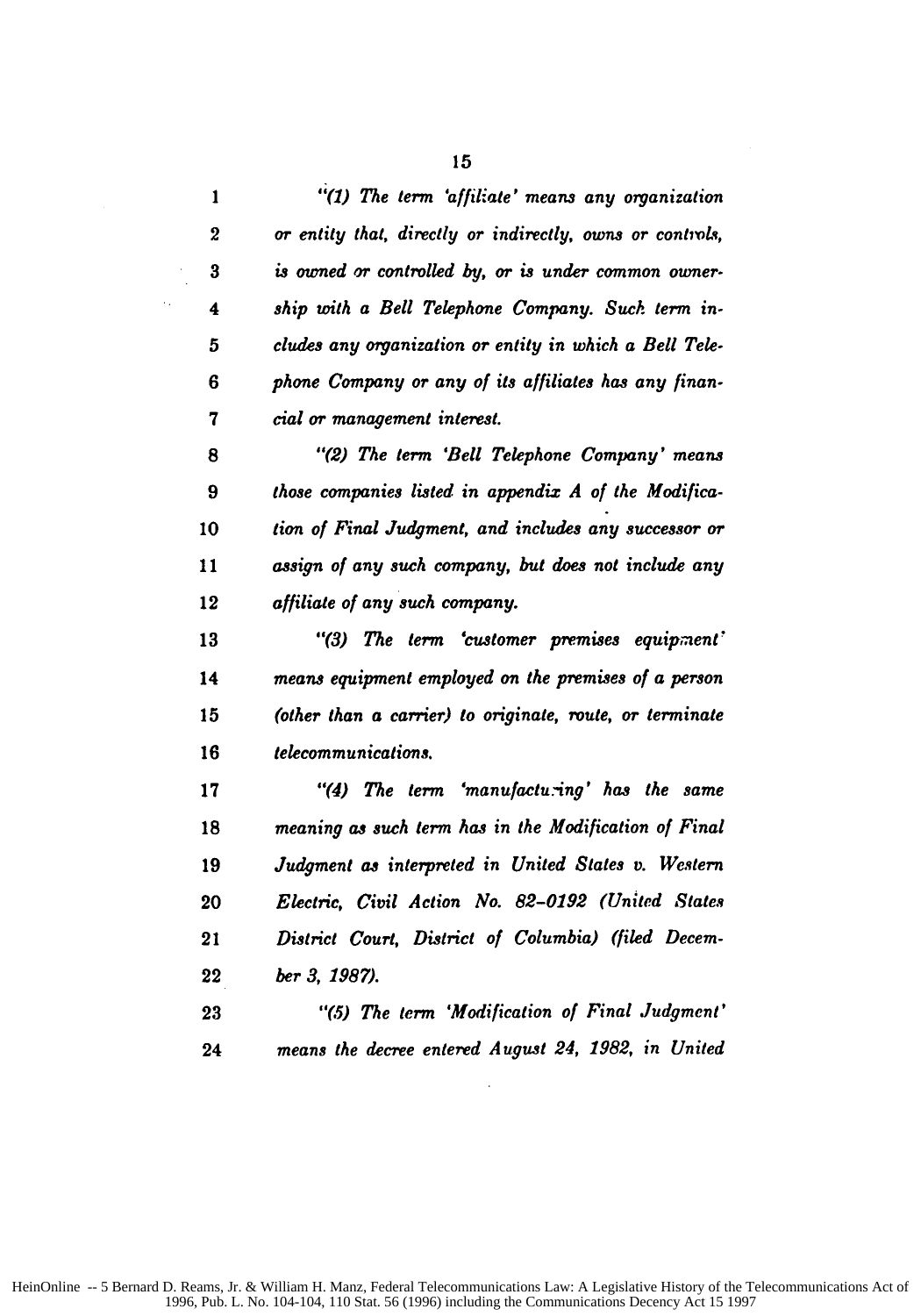| 1                | States v. Western Electric, Civil Action No. 82-0192       |
|------------------|------------------------------------------------------------|
| $\boldsymbol{2}$ | (United States District Court, District of Columbia).      |
| $\bf{3}$         | "(6) The term 'telecommunications' means the               |
| 4                | transmission, between or among points specified by the     |
| 5                | vser, of information of the user's choosing, without       |
| 6                | change in the form or content of the information as        |
| 7                | sent and received, by means of an electromagnetic          |
| 8                | transmission medium, including all instrumentalities,      |
| 9                | facilities, apparatus, and services (including the collec- |
| 10               | tion, storage, forwarding, switching, and delivery of      |
| 11               | such information) essential to such transmission.          |
| 12               | "(7) The term 'telecommunications equipment'               |
| 13               | means equipment, other than customer premises equip-       |
| 14               | ment, used by a carrier to provide telecommunications      |
| 15               | services.                                                  |
| 16               | "(8) The term 'telecommunications service' means           |
| 17               | the offering for hire of telecommunications facilities, or |
| 18               | of telecommunications by means of such facilities.".       |
| 19               | (b) CONFORMING AMENDMENT.—Section 2(b) of the              |
| 20               | Communications Act of 1934 is amended striking "section    |
| 21               | 224" and inserting in lieu thereof "sections 224 and 225". |

 $\sim$ 

 $\ddot{\phantom{a}}$ 

 $\mathbb{R}_+$ 

 $\sim$  .

 $\mathcal{A}^{\text{max}}_{\text{max}}$ 

 $\sim$   $\sim$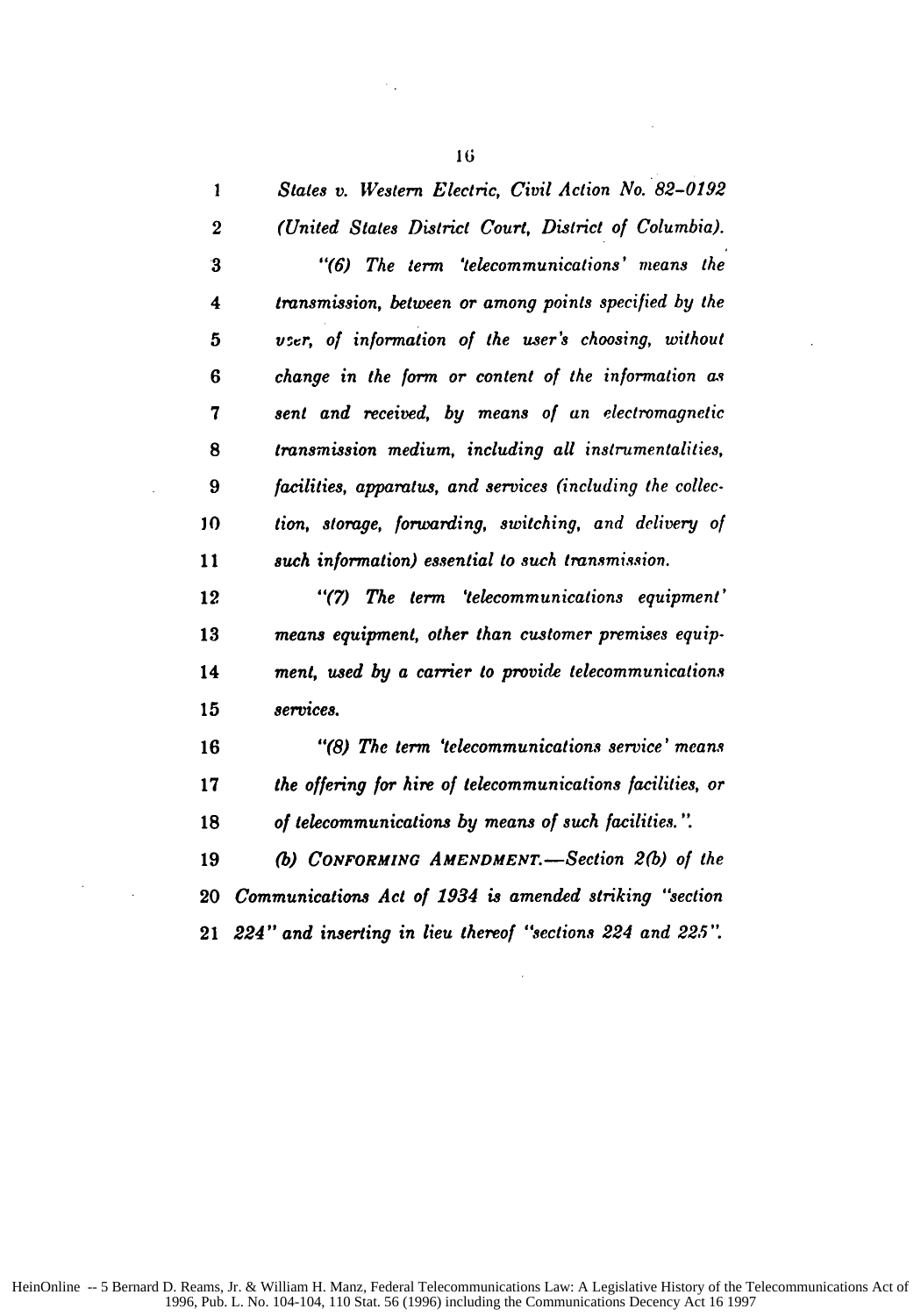Document No. 104